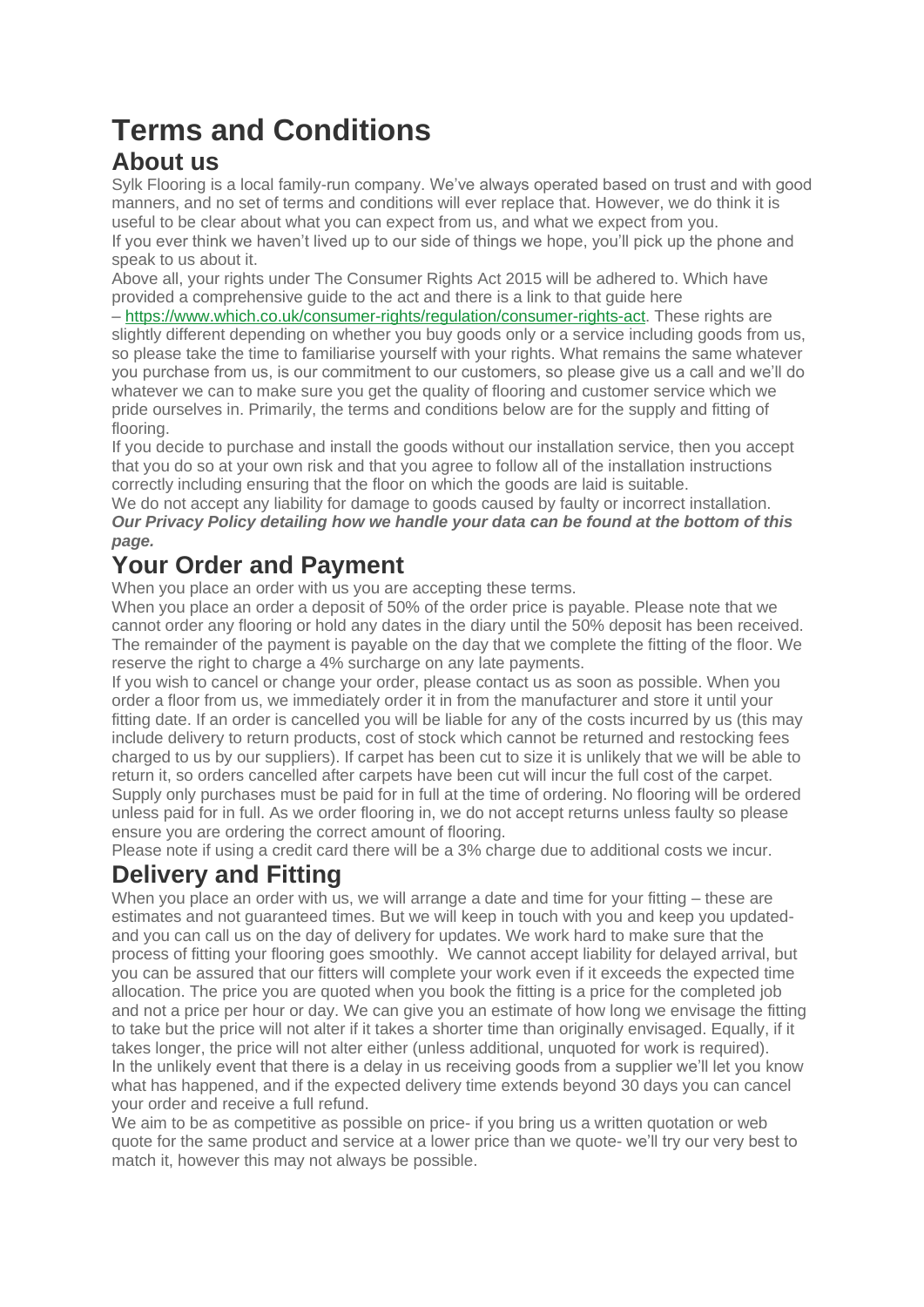We'll always send you a clear quote for the work we are going to do, including the fitting. These quotes are valid for three months from the date on the quote. If when we arrive to do the work, something has changed this may affect the price of the work to be undertaken, and we will tell you this and issue a new quote if necessary.

We are happy to visit to inspect your room in advance, and to remove the previous flooring (there will be a charge for this- depending on the type of floor). If you opt to remove the previous flooring yourself, we will assume that the sub-flooring is sound and will be suitable for fitting of the new floor. If we quote for your new flooring before the existing flooring is uplifted, then any issues discovered when the floor is uplifted will not have been quoted for and will need to be rectified at an additional cost. We advise that if you choose to uplift your flooring yourself, you do this a few days before we are due to install and therefore you can alert us to any problems in plenty of time.

Where we uplift the previous floor, we can dispose of this for you, but as we are charged commercial rates to dispose of such waste, it may be cheaper for you dispose of this yourself. If you suspect that subflooring may be damaged, damp or unsuitable please inform us of this as early as possible so that we can arrange an early inspection and avoid delay to your floor fitting. If a quote for new flooring is provided before the existing floor coverings are uplifted, we will assume that the sub-floor is dry unless notified otherwise. A damp test will be required prior to installation – if further remedial work is required then we will provide a quote for this separately. If when we arrive to fit the floor, we are unable to do so as a result of something which we think you could reasonably have alerted us to, we reserve the right to charge a call-out fee of £65. Please let us know if there are electrical wires running under flooring- re-inserting wires after the flooring is fitted is your responsibility, and we can't be held responsible for damage to hidden wires.

If you would like help to move furniture from your room, we are happy to help with this, but please let us know in advance; larger items may require us to bring an additional person and there may be an additional cost for this.

We ask that you get any room where flooring is to be installed as empty as possible. Any items that cannot be moved out completely must be emptied (e.g a sideboard full of glasses). We do not accept any liability for breakages where it would have been possible for the items to be removed prior to us arriving to install the flooring. With regard to kitchen appliances (including plumbed in appliances), we ask that these are removed prior to any fitting if you require the flooring to go underneath them. We are not insured to move appliances so if you leave them in the room and we have to move them in order to install the flooring, then we cannot accept any liability for any damage or breakages caused. Equally, if we are left to move an appliance and discover a connection, we have reason to believe will break if disconnected (i.e a stretched plug wire or a rusty washing machine connector), then these appliances will not be moved and fitting will be rearranged for another day. If appliances are left full of washing or crockery, they will not be moved under any circumstances and again, fitting will have to be rearranged.

All our fitters work carefully, but the fitting process can on occasion cause marks or scuffs to home décor.

New paintwork and wallpaper is especially vulnerable and should be allowed to fully dry. A minimum of 3 days is recommended – so please don't paint the skirting (or anything else) just before we arrive! We don't undertake to carry out any redecoration, except where damage has been caused by our negligence. Please note that we cannot fit your flooring if there are any other trades working in your room.

Doors & kitchen plinths may need to be trimmed to allow clearance. This is not part of the fitting work unless this has been specifically agreed. Equally, we cannot be held responsible should your new flooring create a gap under a door / door cases / skirting boards (i.e. your new flooring is thinner than the old flooring). If this is something you are concerned about, please discuss this with us prior to accepting the quote. We have a joiner whom we can put you in touch with to remedy any problems.

#### **Products**

We will order your flooring from the manufacturers based on the sample you choose. Manufacturers supply flooring which matches the samples, within agreed tolerances. If for any reason you are not satisfied that the flooring matches the samples, you viewed we will support you in having any variance assessed by the manufacturers.